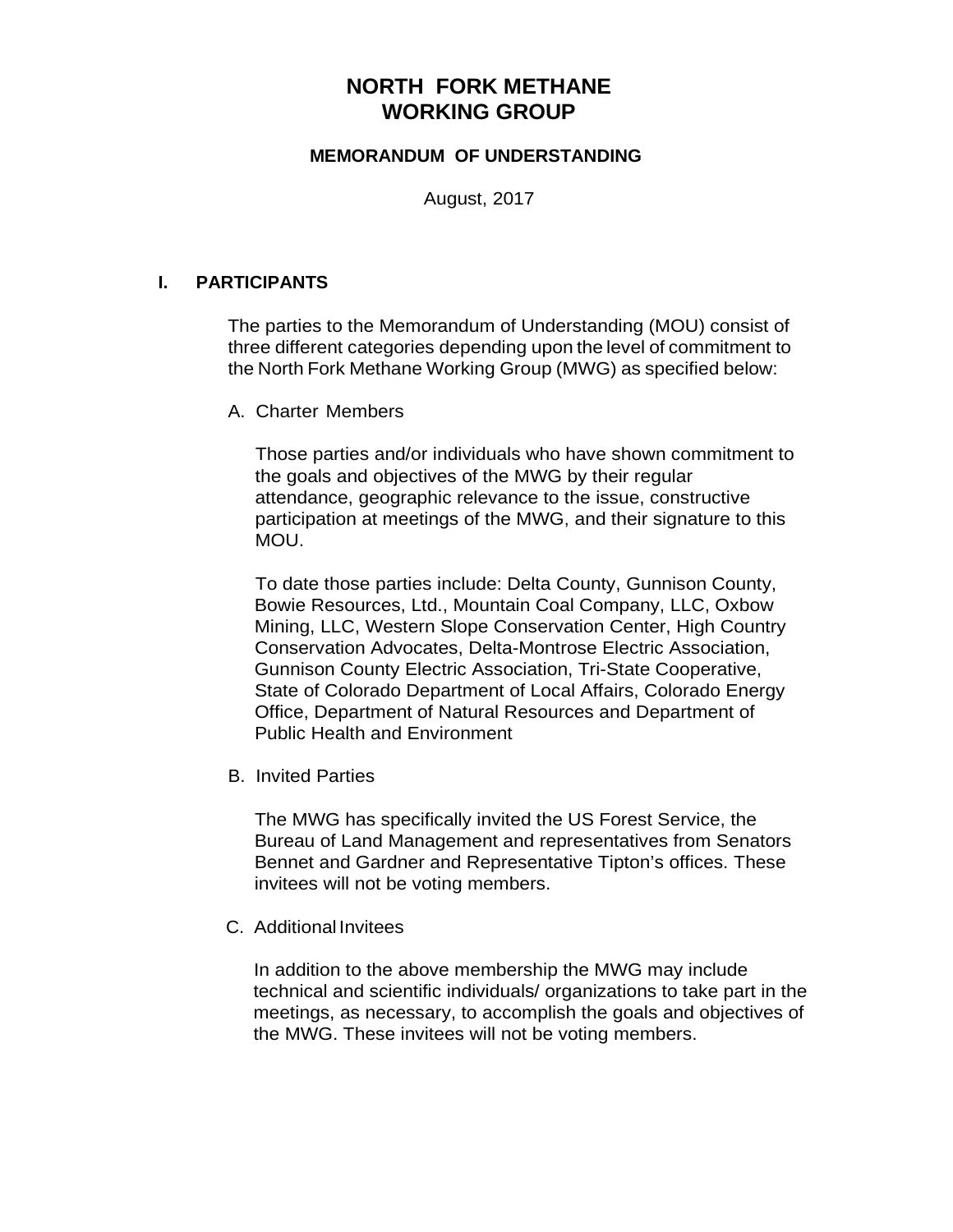D. Successor Members

A replacement for an original signatory member and additional members shall be bound to all the terms and conditions of this MOU and as the MOU may be amended from time to time.

E. Attendance

A member's attendance at MWG meetings is important to meet the objectives of the MWG. Three (3) unexcused absences (as determined by the remaining members) of a member or his/her representative in a calendar year shall be deemed the resignation of that member from the MWG.

# **II. PURPOSE**

•,

A. General

The purpose of the MOU is to formalize the understanding of all parties to the MOU to work diligently towards the stated objectives of the MWG. Signing this MOU indicates that the participant understands the purpose of the MWG and agrees to the protocol/terms and conditions of participation in the MWG as outlined in this MOU. Those who choose not to sign the MOU are not members of the MWG, but are welcome to observe, listen and participate in any and all discussions subject to any restrictions established by the MWG.

B. MissionStatement

The stated mission of the MWG is the development and implementation of a comprehensive strategy for education, mitigation and economic utilization of Coal Mine Methane in the North Fork area

- C. Goals andObjectives
	- **Develop an education program for the MWG on** capture and utilization of CMM
	- **Develop definition of the Economic Feasibility of** CMM capture and utilization
	- Analyze and research CMM reduction, mitigation, capture and utilization technologies with specific focus to implementation in the North Fork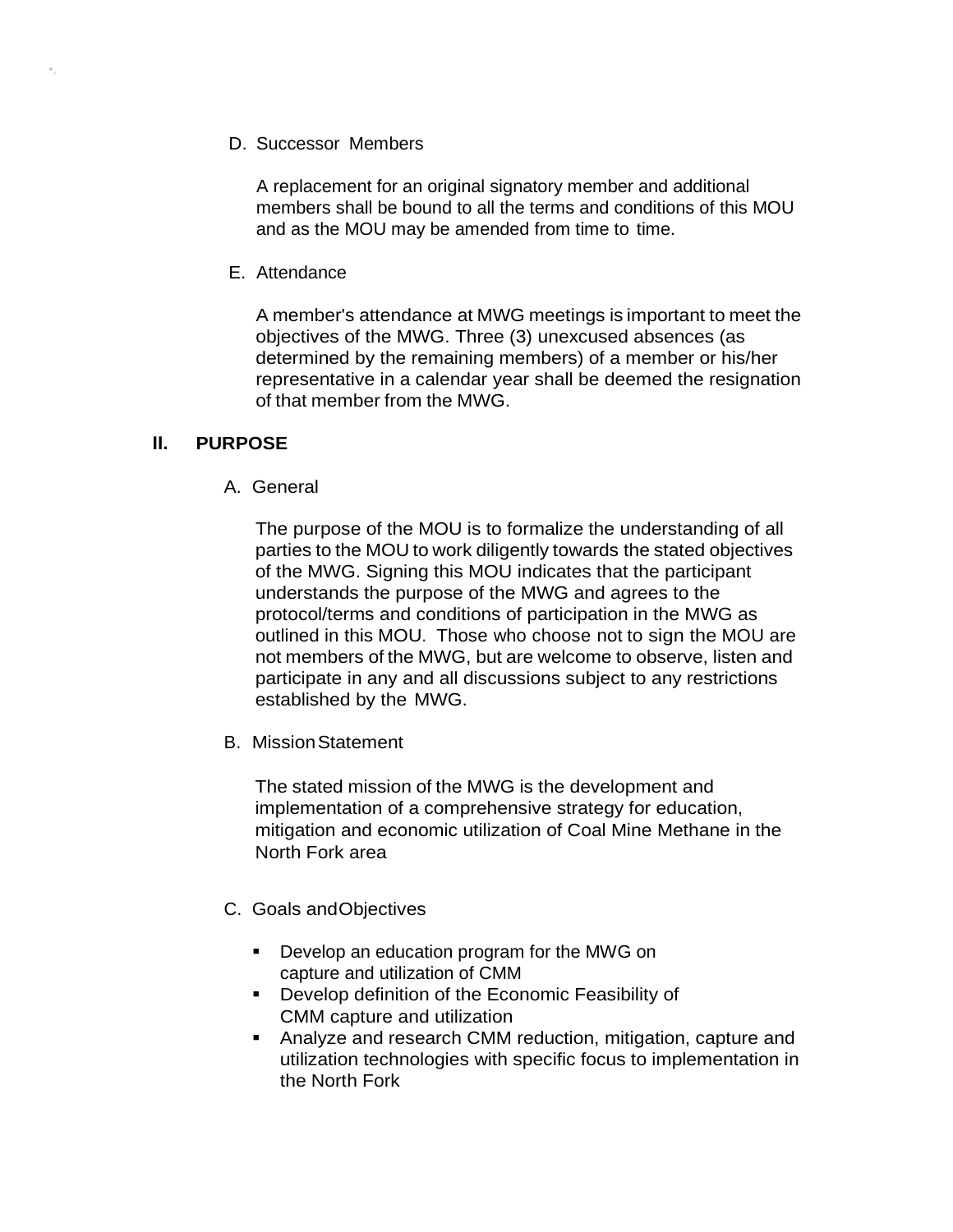- Analyze and support for the development of markets for the use of CMM
- Analysis of potential CMM capture and utilization infrastructure funding opportunities
- Creation of a utilization strategy that includes timelines for development and implementation.
- **Implementation of strategy**

# **III. IMPLEMENTATION**

• I

#### A. Protocol

- All members and invitees must identify their interest and/or group that they represent;
- Keys to the successful function of the MWG are courteous and respectful speaking and listening;
- All participants shall be given equal opportunity to speak, present or otherwise participate;
- A qualified facilitator shall facilitate all meetings;
- An agenda will be prepared and followed for each meeting;
- Minutes of each meeting will be recorded and distributed to all members by a recorder agreed upon by the members of the MWG;
- Meetings will initially be held monthly with schedule adjusted as necessary after the first 6 months:
- Meetings shall be limited to approximately three (3) hours
- **Members of the MWG shall be open and forthright about their** plans and/or intentions regarding any matters of interest to the MWG, e.g. no "bushwhacking".

# B. Decision Making

- **Decisions regarding the action/activities of the MWG shall be by** 2/3 super-majority of those in attendance.
- Meetings cannot be held without a quorum of members present. A quorum consists of at least 6 members.
- **Proxy voting will not be allowed.**
- Recommendations/ proposals of the MWG shall also be by the same manner.
- No decision/recommendation shall be made on an issue that was not posted on the noticed agenda.
- Recommendations/proposals of the MWG affecting specific MWG members and/or other parties shall be implemented through the development and execution of Memoranda of Agreement (MOA), or a similar instrument, of and between the affected MWG member(s) and/or other appropriate parties.